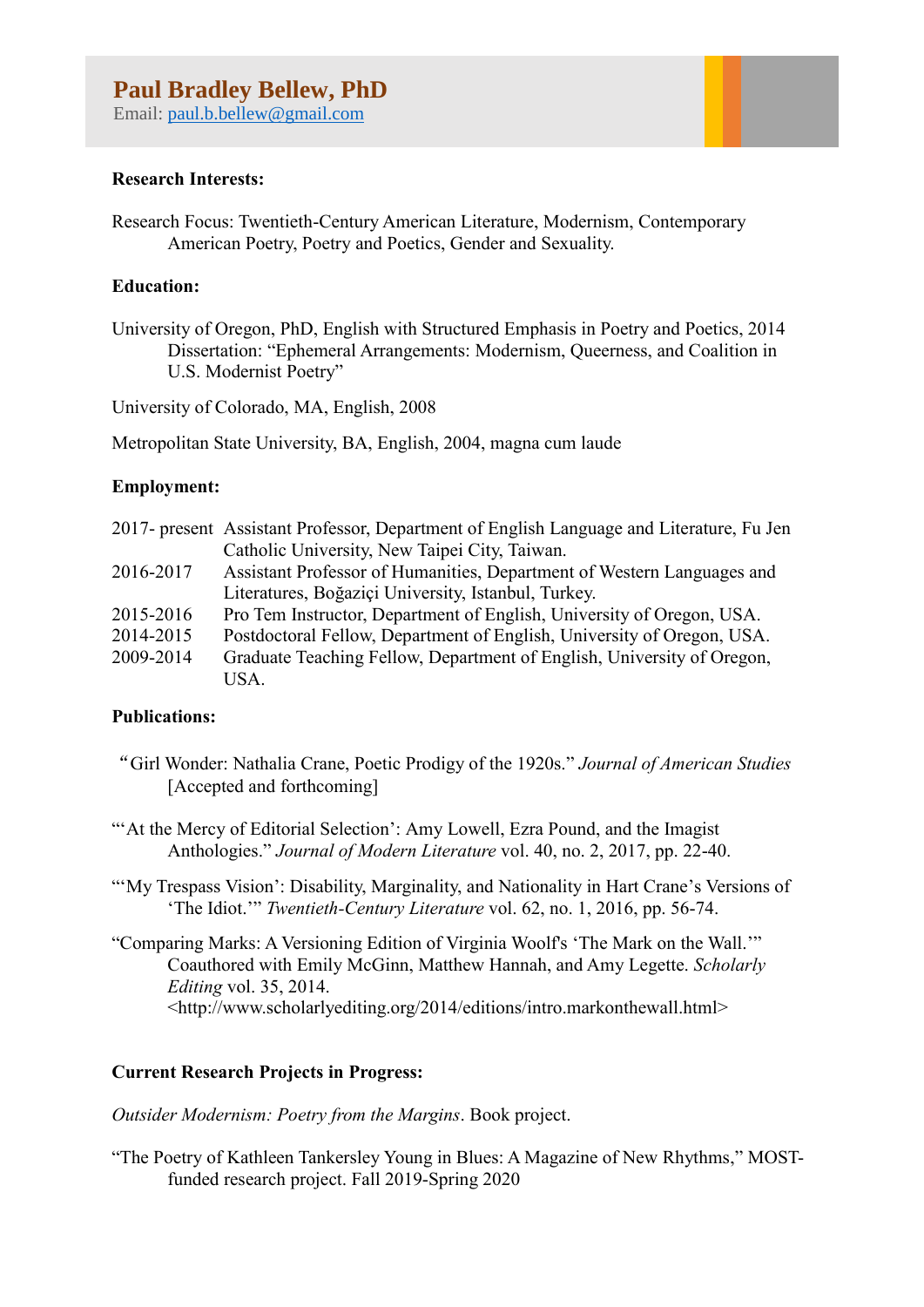## **Conference Presentations:**

- "'Hours Built Like Cities': Space, Time, and Disability in the Poetry of Hazel Hall." Modernist Studies in Asia Conference, Tokyo, Japan, September 2019.
- "Race and Sexuality in Blues: A Magazine of New Rhythms." Modernist Studies in Asia Network Conference, Hong Kong, June 2018.
- "'Waiting for Nothingness': Queer Nihilism in Langston Hughes' 'A House in Taos."' Queer Modernism(s) Conference, Nottingham Trent University, Nottingham, UK, April 2017.
- ""At the Mercy of Editorial Selection': Amy Lowell, Ezra Pound, and the Audience of Modern Poetry." Southwest Popular and American Culture Studies Conference, Albuquerque, NM, February 2015

### **Grants Awarded:**

2019-2020: "The Poetry of Kathleen Tankersley Young in Blues: A Magazine of New Rhythms" Ministry of Science and Technology, Taiwan.

### **Teaching Experience:**

*Graduate Courses Taught:*

20<sup>th</sup> and 21<sup>st</sup> Century American Poetry The Elegy: Death and Mourning in Poetry

*Undergraduate Courses Taught:* 

Romantic and Victorian Poetry Gender and Sexuality in 20<sup>th</sup> and 21<sup>st</sup> Century Poetry Introduction to Literature Composition and Conversation II Critical Reading and Rhetoric I & II Writing Enhancement Workshop II & III HUM 102: Cultural Encounters 2 (Renaissance to Modern) HUM 101: Cultural Encounters I (Classical to Renaissance) ENG 323: The English Novel, from Conrad to Present ENG 322: The English Novel, from Scott to Hardy ENG 106: Introduction to Literature: Poetry WR 123: College Composition III WR 122: College Composition II WR 121: College Composition I

*Teaching Assistant:*

ENG 222: Introduction to the English Major: 1789 to Present – Spring 2013

#### **Department Service:**

*Committee Work*